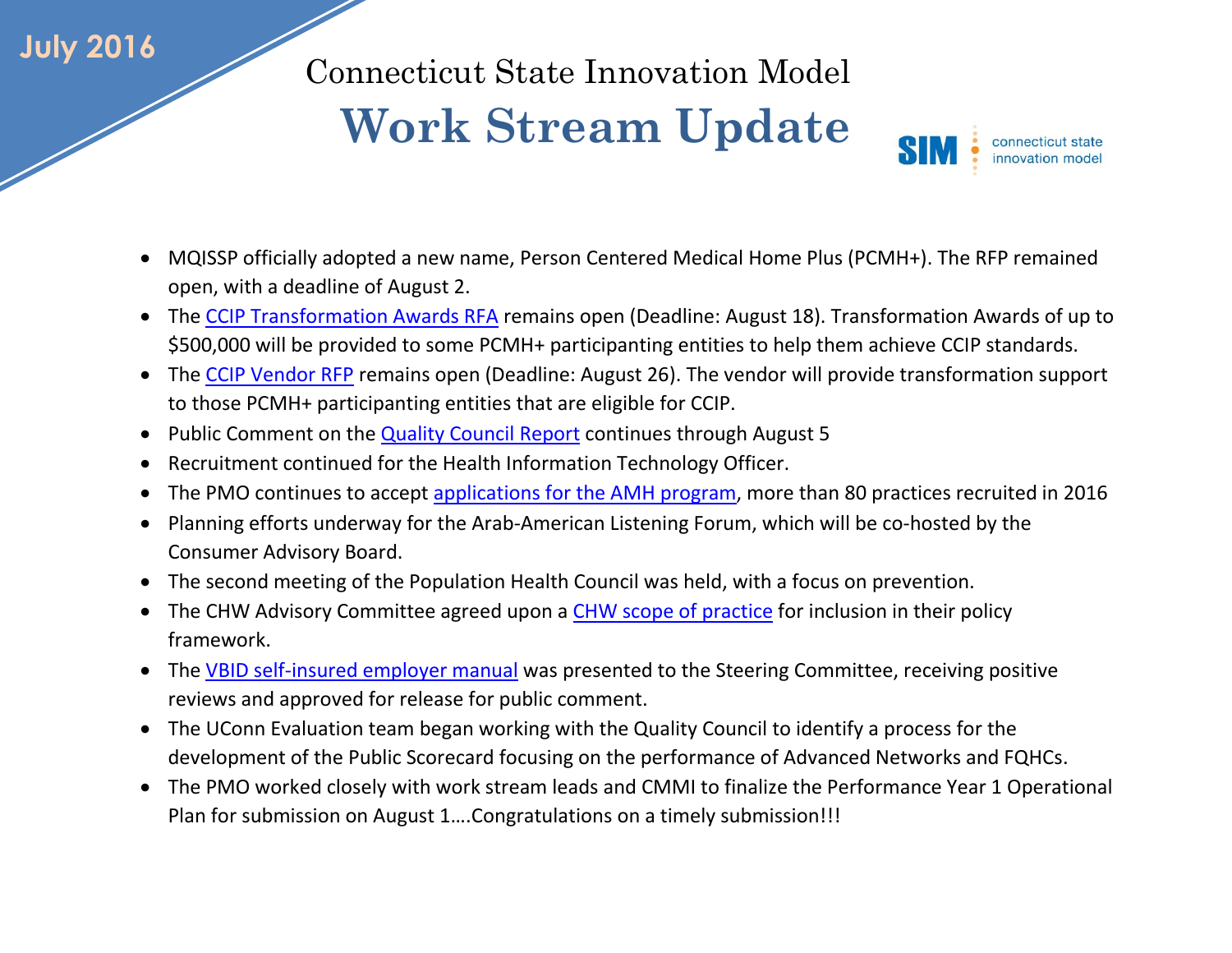| Council/<br><b>Work Stream</b>                                                   | <b>Major Topics</b><br>Covered                                                  | Progress/<br><b>Outputs</b>                                                                                                                                                                                                                                                                                                                                                                                                                                                                                                                                                                                                                                                                                                                                                                                                | <b>Next Steps</b>                                                                                                                                                                                                                                                                                                                                                                                                                                                                                                                                                                                           | <b>Upcoming</b><br><b>Meetings</b>         |
|----------------------------------------------------------------------------------|---------------------------------------------------------------------------------|----------------------------------------------------------------------------------------------------------------------------------------------------------------------------------------------------------------------------------------------------------------------------------------------------------------------------------------------------------------------------------------------------------------------------------------------------------------------------------------------------------------------------------------------------------------------------------------------------------------------------------------------------------------------------------------------------------------------------------------------------------------------------------------------------------------------------|-------------------------------------------------------------------------------------------------------------------------------------------------------------------------------------------------------------------------------------------------------------------------------------------------------------------------------------------------------------------------------------------------------------------------------------------------------------------------------------------------------------------------------------------------------------------------------------------------------------|--------------------------------------------|
|                                                                                  |                                                                                 |                                                                                                                                                                                                                                                                                                                                                                                                                                                                                                                                                                                                                                                                                                                                                                                                                            |                                                                                                                                                                                                                                                                                                                                                                                                                                                                                                                                                                                                             |                                            |
| <b>Healthcare</b><br>Innovation<br><b>Steering</b><br><b>Committee</b><br>(HISC) | <b>VBID</b><br><b>Population</b><br><b>Health</b><br><b>Operational</b><br>Plan | Reviewed and discussed VBID Employer Manual for<br>self-insured employers<br>• Observed and discussed rebasing strategy for<br><b>Population Health measures</b><br>Observed Operational Plan work stream<br>presentations for performance year 1                                                                                                                                                                                                                                                                                                                                                                                                                                                                                                                                                                          | Review Public Comment on<br>$\bullet$<br>recommended Core Quality<br>Measure set<br>Review feedback from CMMI on<br>$\bullet$<br>the Performance Year 1<br><b>Operational Plan</b>                                                                                                                                                                                                                                                                                                                                                                                                                          | 9/15/16<br>(August<br>meeting<br>canceled) |
| Consumer<br><b>Advisory Board</b><br>(CAB)                                       | <b>Quality</b><br><b>Measures</b>                                               | Continued planning efforts, in conjunction with the<br>$\bullet$<br>Consumer Engagement Coordinator, to develop the<br><b>Consumer Engagement Strategy</b><br>Initiated activities to address immediate areas of<br>focus for the CAB, including how CAB connects with<br>consumers, examining the CAB<br>application process, a new member manual<br>and CAB Fact Sheet<br>Continued planning internal communication<br>strategies to connect consumer representatives<br>with SIM priorities and healthcare innovation<br>strategies<br>Initiated planning efforts for Arab-American<br>Listening Forum and considered a proposal process<br>to review future community forums<br>Hosted two webinars to review the recommended<br>Core Quality Measure set, including one focused<br>specifically on behavioral health. | • Continue planning efforts with the<br><b>Consumer Engagement</b><br>Coordinator<br>• Continue planning for Arab-<br>American Listening Forum and<br>implement proposal review<br>process for selecting community<br>forums and events<br>Work with Consumer Engagement<br>Coordinator to develop<br><b>Communication Strategy</b><br>CAB to host presentation and<br>webinar to facilitate consumer<br>input into CT healthcare cost<br>containment strategies 8/9<br>• CAB to host additional webinars<br>with SIM Consumer Reps on<br>priority issues raised during<br><b>Quality Measures webinars</b> | 8/9/16                                     |

 $\begin{array}{c} \text{\textcolor{red}{\textbf{+}}} & \text{Population} \\ \text{Health} \end{array}$ 

 $\overline{\phantom{a}}$  Health Equity  $\leftarrow$  Healthcare Quality

 $\leftarrow$  Consumer Empowerment + Affordability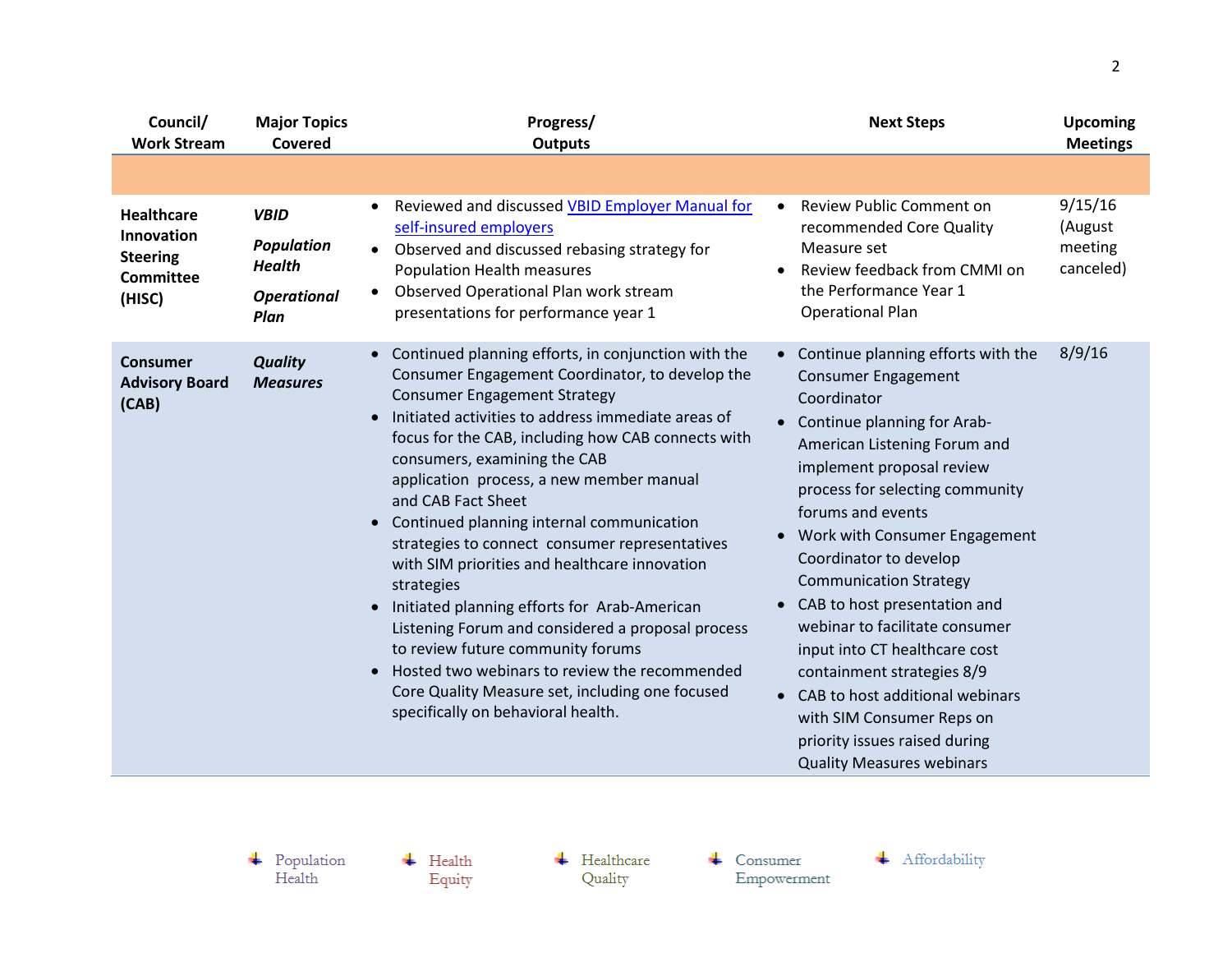| Council/                                                                                      | <b>Major Topics</b> | Progress/                                                                                                                                                                                                            | <b>Next Steps</b>                                                                                                                                                                                                                                                     | <b>Upcoming</b>                                               |
|-----------------------------------------------------------------------------------------------|---------------------|----------------------------------------------------------------------------------------------------------------------------------------------------------------------------------------------------------------------|-----------------------------------------------------------------------------------------------------------------------------------------------------------------------------------------------------------------------------------------------------------------------|---------------------------------------------------------------|
| <b>Work Stream</b><br><b>Practice</b><br><b>Transformation</b><br><b>Task Force</b><br>(PTTF) | Covered             | <b>Outputs</b><br>No July meeting<br>$\bullet$                                                                                                                                                                       | • Engage in focus group assessing<br>barriers to integrated behavioral<br>healthcare through Maine Medical<br>Center<br>Receive updates on the AMH Pilot,<br>$\bullet$<br>recruitment for Wave 1, and the<br><b>CCIP Vendor and Transformation</b><br>Award processes | <b>Meetings</b><br>9/13/16<br>(August<br>meeting<br>canceled) |
| <b>Health</b><br><b>Information</b><br><b>Technology</b><br>(HIT)                             |                     | • LG's Office continued recruitment process for the<br><b>Health Information Technology Officer</b><br>• HIT section of the Operational Plan was finalized by<br>the PMO<br>• PMO prepared a SIM HIT Council Summary | Continue recruitment process for<br>$\bullet$<br><b>Health Information Technology</b><br>Officer<br>Finalize SIM HIT Council Summary<br>$\bullet$                                                                                                                     | Statewide<br><b>HIT</b><br>Advisory<br>Council:<br>8/18/16    |
| <b>Quality Council</b><br>(QC)                                                                |                     | • Discussed CQMC measure set with CMMI<br>• Reviewed and discussed Public Scorecard design<br>with the UConn Evaluation team                                                                                         | Work with the UConn Evaluation<br>$\bullet$<br>team to identify a desired<br>scorecard design and process for<br>implementation<br>Review and prepare response to<br>public comment on Quality<br><b>Measure Alignment Report</b>                                     | 9/14/16                                                       |
| Care<br><b>Management</b><br><b>Committee</b><br>(CMC)<br>(A sub-<br>committee of<br>MAPOC)   | PCMH+               | • Convened in a work session to develop PCMH+<br>design at the July MAPOC Care Management<br>Committee meeting.<br>• Held several different touchpoint meetings with<br>CHN to further the PCMH+ design.             | Continue to hold work sessions<br>$\bullet$<br>and education sessions to further<br>the PCMH+ design.                                                                                                                                                                 | 8/3/16                                                        |
|                                                                                               |                     |                                                                                                                                                                                                                      |                                                                                                                                                                                                                                                                       |                                                               |

 $\begin{array}{c} \text{\textcolor{red}{\textbf{+}}} & \text{Population} \\ \text{Health} \end{array}$ 

 $\overline{\phantom{a}}$  Health Equity  $\leftarrow$  Healthcare Quality

 $\leftarrow$  Consumer Empowerment + Affordability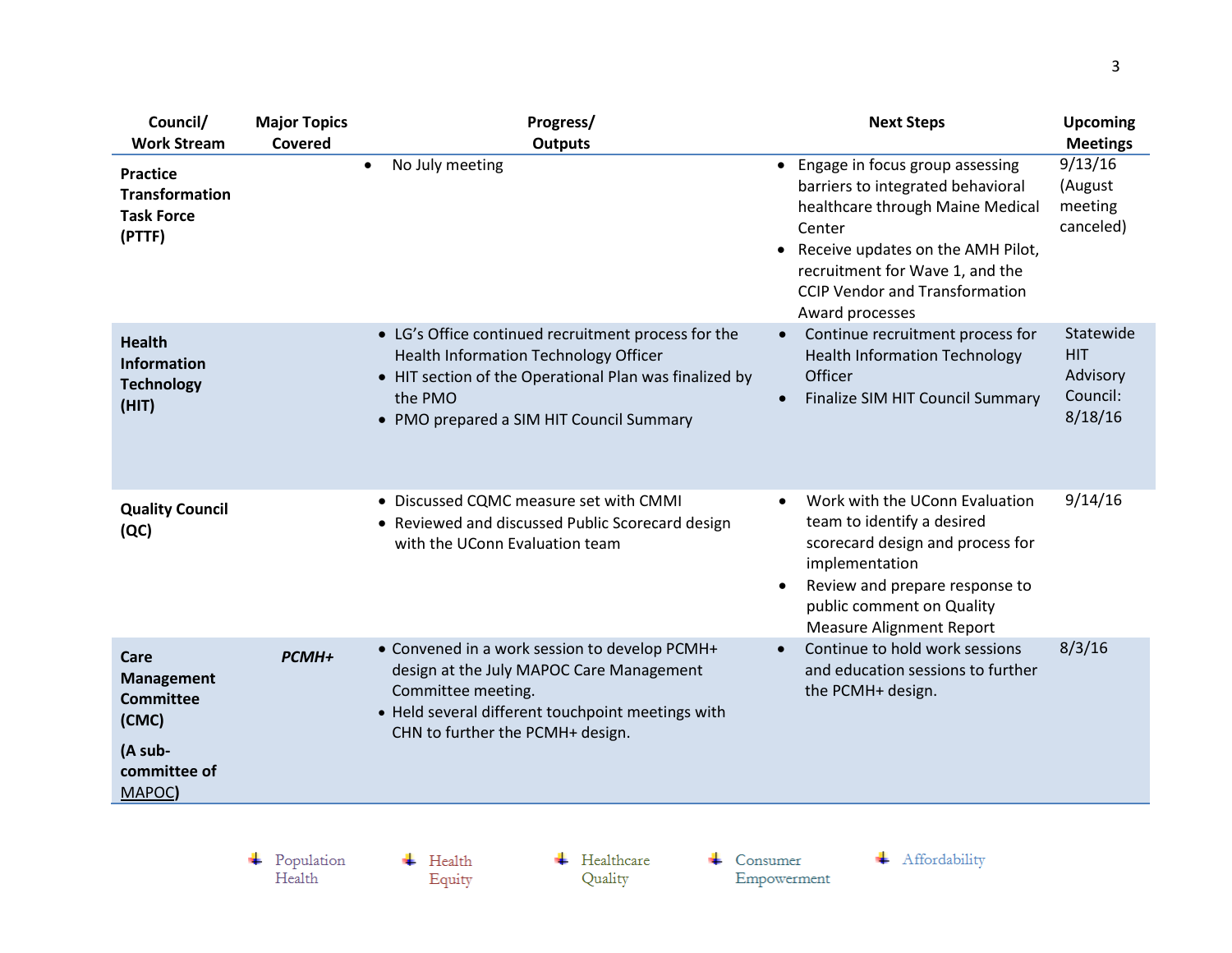| Council/                                                                                              | <b>Major Topics</b> | Progress/                                                                                                                                                                                                                                                                                                                                                                                                                                                                                                                                                                                                                                                                                                                                                                                                                                                                                                                                   |                        | <b>Next Steps</b>                                                                                                         | <b>Upcoming</b> |
|-------------------------------------------------------------------------------------------------------|---------------------|---------------------------------------------------------------------------------------------------------------------------------------------------------------------------------------------------------------------------------------------------------------------------------------------------------------------------------------------------------------------------------------------------------------------------------------------------------------------------------------------------------------------------------------------------------------------------------------------------------------------------------------------------------------------------------------------------------------------------------------------------------------------------------------------------------------------------------------------------------------------------------------------------------------------------------------------|------------------------|---------------------------------------------------------------------------------------------------------------------------|-----------------|
| <b>Work Stream</b>                                                                                    | <b>Covered</b>      | <b>Outputs</b>                                                                                                                                                                                                                                                                                                                                                                                                                                                                                                                                                                                                                                                                                                                                                                                                                                                                                                                              |                        |                                                                                                                           | <b>Meetings</b> |
| Population<br><b>Health Planning</b><br>(DPH)                                                         |                     | • The Population Health Council held a second<br>meeting focusing on the topic of prevention.<br>• Alignment conversations took place with the CHW<br>work stream, PCCI and Access Health CT.<br>• Monitored recommendations discussed in the<br>Healthcare Cabinet regarding Accountable<br>Communities.<br>• Participated in a CDC, CMMI, ONC site visit to<br>Connecticut<br>• HRIA advanced planning of Council facilitation and<br>prevention services environmental scan.<br>• Developed work streams alignment priorities<br>together with PMO.<br>• Alignment discussions took place with the Health<br>Systems workgroup of the SHIP coalition.<br>• DPH and UConn completed the review of baseline,<br>trends and target indicators for SIM evaluation.<br>• BRFSS staff compiled a five-year data set to<br>measure health indicators for 52 towns and town<br>groups.<br>• Hiring process for up to five staff was reactivated. | $\bullet$<br>$\bullet$ | Develop an outline for a DPH/DSS<br><b>MOA</b><br>Finalize a CT Health Status update                                      | 9/22/16         |
| <b>Person</b><br><b>Centered</b><br><b>Medical Home</b><br>Plus (PCMH+,<br>formerly<br><b>MQISSP)</b> |                     | • Continued meeting with CMS/CHN to discuss the<br>PCMH+ design, utilizing the Concept Paper and<br>other historical stakeholder materials.<br>• Participated in the July MAPOC Care Management<br>Committee work session to further develop PCMH+.                                                                                                                                                                                                                                                                                                                                                                                                                                                                                                                                                                                                                                                                                         |                        | Continue working through and<br>developing membership<br>communication materials and the<br>oversight and monitoring plan | N/A             |

 $\overline{\phantom{a}}$  Health Equity  $\leftarrow$  Healthcare Quality

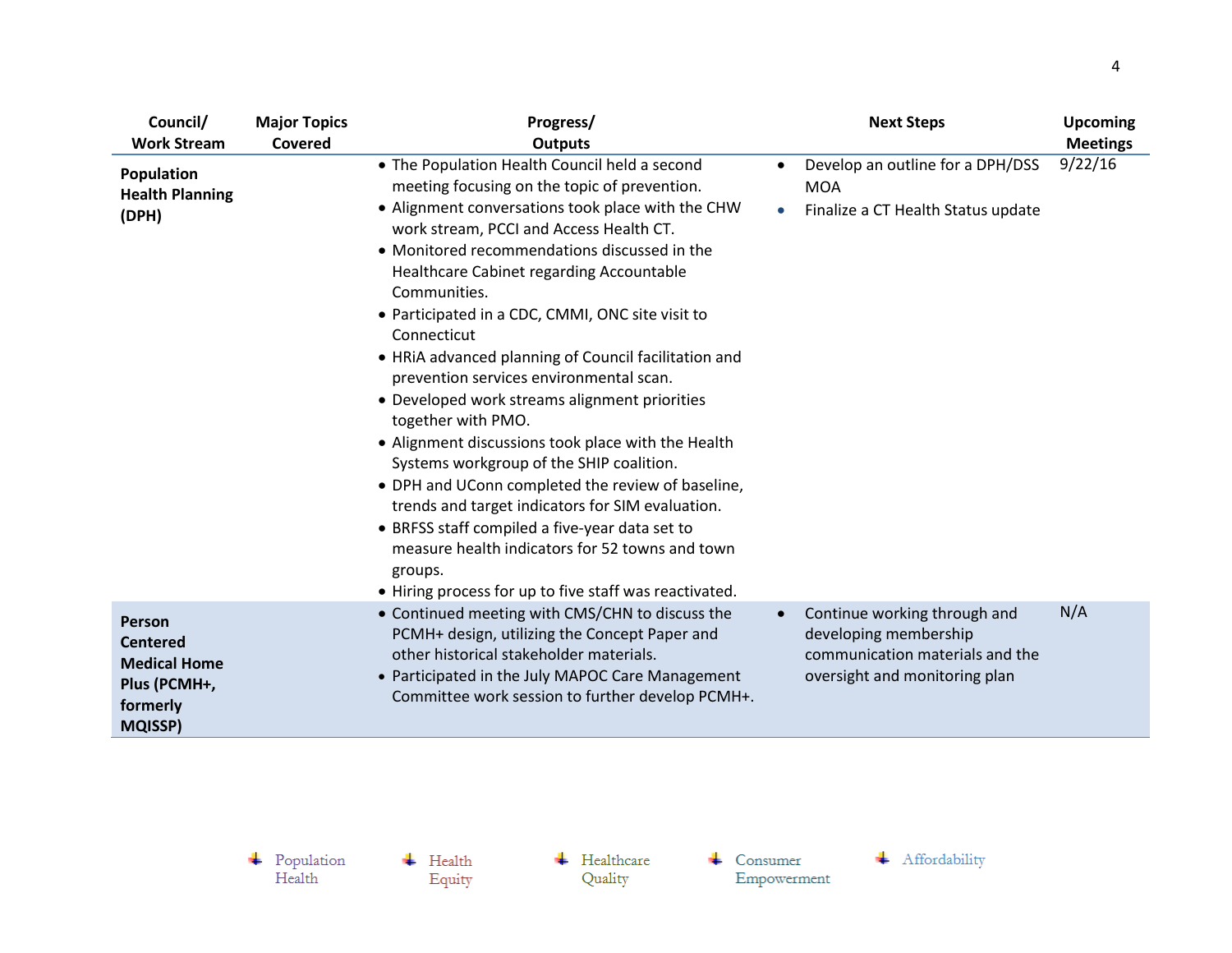| Council/                                         | <b>Major Topics</b> | Progress/                                                                                                                                                                                                                                                                                                                                                                                                                                                                                                                                                                          | <b>Next Steps</b>                                                                                                                                                                                                                                                                         | <b>Upcoming</b>                           |
|--------------------------------------------------|---------------------|------------------------------------------------------------------------------------------------------------------------------------------------------------------------------------------------------------------------------------------------------------------------------------------------------------------------------------------------------------------------------------------------------------------------------------------------------------------------------------------------------------------------------------------------------------------------------------|-------------------------------------------------------------------------------------------------------------------------------------------------------------------------------------------------------------------------------------------------------------------------------------------|-------------------------------------------|
| <b>Work Stream</b>                               | Covered             | <b>Outputs</b>                                                                                                                                                                                                                                                                                                                                                                                                                                                                                                                                                                     |                                                                                                                                                                                                                                                                                           | <b>Meetings</b>                           |
| Value-based<br><b>Insurance</b><br><b>Design</b> |                     | The final version of the self-funded employer<br>manual, which include the templates, was shared<br>with the Steering Committee.<br>Further discussion occurred around employer<br>engagement strategies, for both the self- and fully-<br>insured populations<br>The PMO and OSC worked with CBIA to develop a<br>strategy for the self-insured learning collaborative.<br>The evolved approach will include a series of<br>regional meetings in conjunction with employer<br>champions to promote VBID concepts and<br>encourage participation in the learning<br>collaborative. | Work with CBIA to plan regional<br>employer meetings to promote<br>VBID and the learning<br>collaborative<br>Further develop the fully-insured<br>employer manual<br>Meet with health plans to discuss<br>the development of VBID<br>insurance templates for the fully-<br>insured market | No.<br>meetings<br>currently<br>scheduled |

 $\begin{array}{c} \text{\textcolor{red}{\textbf{+}}} & \text{Population} \\ \text{Health} \end{array}$ + Affordability  $\leftarrow$  Healthcare  $\overline{\phantom{a}}$  Health  $\leftarrow$  Consumer Quality Empowerment Equity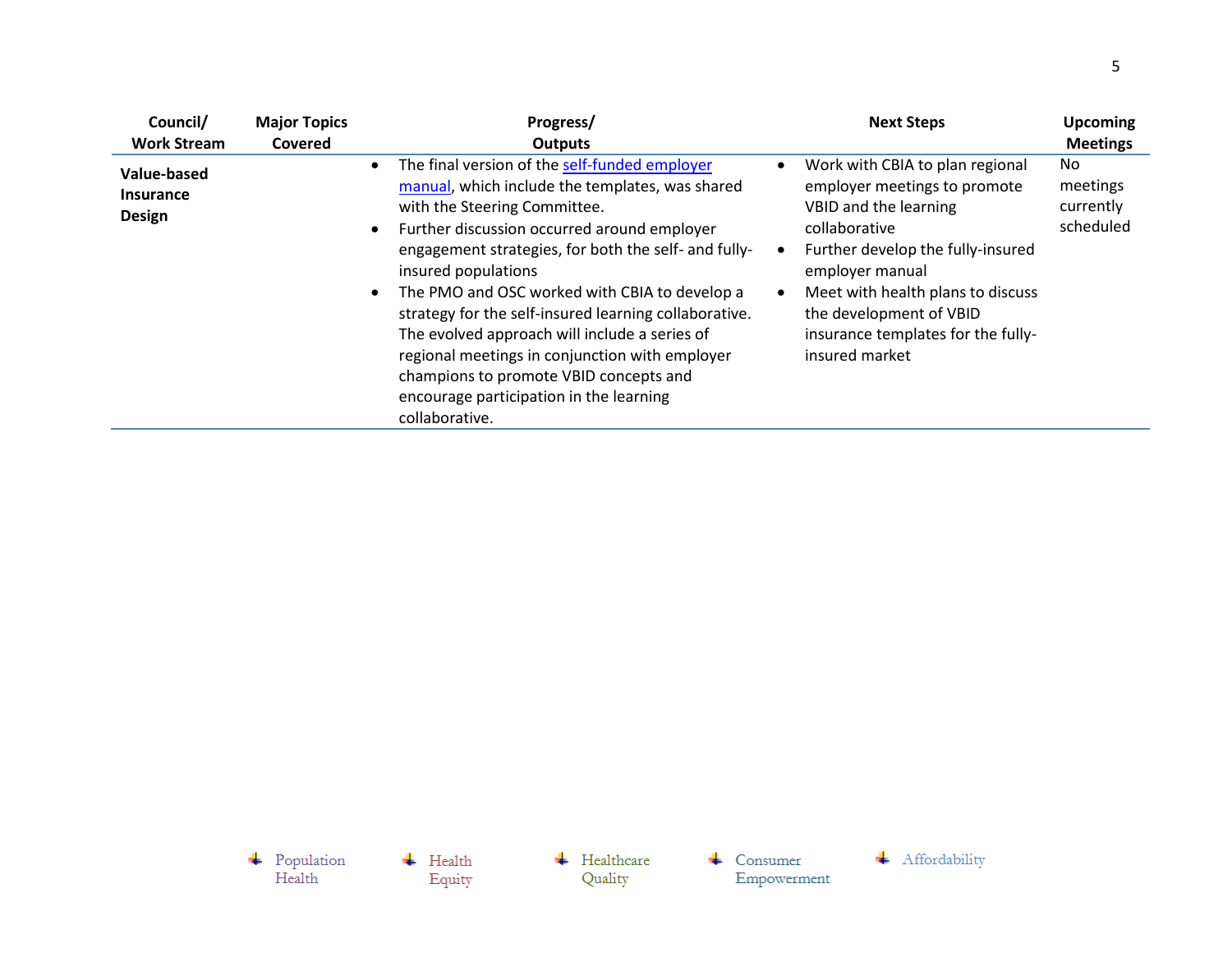| Council/                                                                                           | <b>Major Topics</b> | Progress/                                                                                                                                                                                                                                                                                                                                                                                                                                                                                                                                                                                                                                                                                                                                                                                                                                                                                                                                                                                                                                                                                                                                                                                                                                                                                                                                                                        | <b>Next Steps</b>                                                                                                                                            | <b>Upcoming</b>            |
|----------------------------------------------------------------------------------------------------|---------------------|----------------------------------------------------------------------------------------------------------------------------------------------------------------------------------------------------------------------------------------------------------------------------------------------------------------------------------------------------------------------------------------------------------------------------------------------------------------------------------------------------------------------------------------------------------------------------------------------------------------------------------------------------------------------------------------------------------------------------------------------------------------------------------------------------------------------------------------------------------------------------------------------------------------------------------------------------------------------------------------------------------------------------------------------------------------------------------------------------------------------------------------------------------------------------------------------------------------------------------------------------------------------------------------------------------------------------------------------------------------------------------|--------------------------------------------------------------------------------------------------------------------------------------------------------------|----------------------------|
| <b>Work Stream</b><br><b>UCONN</b><br><b>Community</b><br><b>Health Worker</b><br>(CHW) Initiative | Covered             | <b>Outputs</b><br>Held 4 <sup>th</sup> meeting of the CHW Advisory Committee<br>$\bullet$<br>on 7/21 to discuss and adopt CHW roles and skills.<br>Made significant progress on draft summary of<br>1999, 2012, and 2014 CHW survey data.<br>Worked with contractor to develop topics and<br>content for introductory prototype pages of CHW<br>website.<br>Further refined project logic model and evaluation<br>plan to incorporate evaluator guidance and<br>recommendations.<br>Participated with Dr. Mario Garcia in a discussion<br>of how the CHW and Population Health Initiatives<br>relate and share multiple aims (7/5).<br>Initiated conversation with potential MQISSP/CCIP<br>applicant regarding CHW workforce (7/26).<br><b>Non-SIM-Funded Related Activities</b><br>CHW Initiative staff attended the Hispanic Health<br>Council's cross-cultural and diversity-inclusion<br>training.<br>Established new contract with DPH's Breast and<br>Cervical Cancer Early Detection Program to provide<br>CHW training and technical assistance.<br>Participated in a call with Mark Gallegos to discuss<br>the social-determinants-of-health metrics that<br>Maricopa County (AZ) DPH is using in its Million<br>Hearts project.<br>Attended Behavioral Health-Substance Abuse<br>Steering Committee as part of the Primary Care<br>Action Group in Bridgeport (7/28). | Convene 5 <sup>th</sup> meeting of the CHW<br>$\bullet$<br>Advisory Committee on 8/30,<br>focusing on CHW certification.<br>Continue to engage stakeholders. | <b>Meetings</b><br>8/30/16 |

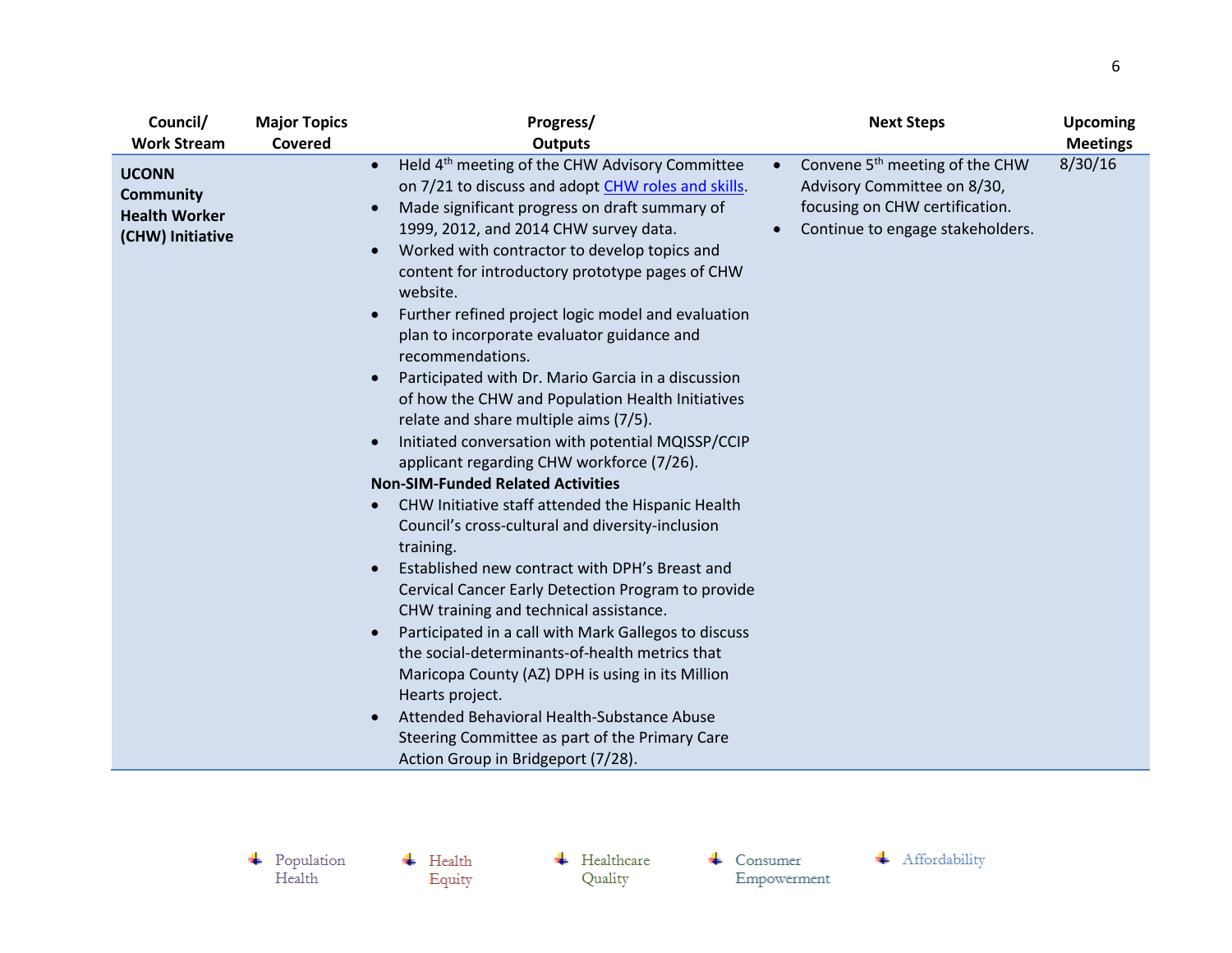| Council/                   | <b>Major Topics</b>                                                                                 | Progress/                                                                                                                                                                                                                                                                                                                                                                                                                                                                                                                                                                                                                                                                                                                      | <b>Next Steps</b>                                                                                                                                                                                                                                                                                                                                                                                                                                                                                                                                                                                | <b>Upcoming</b> |
|----------------------------|-----------------------------------------------------------------------------------------------------|--------------------------------------------------------------------------------------------------------------------------------------------------------------------------------------------------------------------------------------------------------------------------------------------------------------------------------------------------------------------------------------------------------------------------------------------------------------------------------------------------------------------------------------------------------------------------------------------------------------------------------------------------------------------------------------------------------------------------------|--------------------------------------------------------------------------------------------------------------------------------------------------------------------------------------------------------------------------------------------------------------------------------------------------------------------------------------------------------------------------------------------------------------------------------------------------------------------------------------------------------------------------------------------------------------------------------------------------|-----------------|
| <b>Work Stream</b>         | Covered                                                                                             | <b>Outputs</b>                                                                                                                                                                                                                                                                                                                                                                                                                                                                                                                                                                                                                                                                                                                 |                                                                                                                                                                                                                                                                                                                                                                                                                                                                                                                                                                                                  | <b>Meetings</b> |
| <b>UCONN</b><br>Evaluation | <b>Dashboard</b><br>Care<br><b>Expereince</b><br><b>Survey</b><br><b>Public</b><br><b>Scorecard</b> | Presented strategy for rebasing targets to HISC<br>٠<br>Attended monthly call with Federal Evaluators<br>Attended webinar on metrics reporting<br>Continued data acquisition and work towards<br>October 1 dashboard publication<br>Assembled list of NCQA Certified CAHPS PCMH<br>2016 Survey Vendors<br>Developed draft of RFP for Care Experience Survey<br>Vendor<br>Developed RFI for potential RFP applicants (from<br>$\bullet$<br>survey vendor list) for Care Experience Survey<br>Vendor<br>Presented online health care quality scorecard<br>("Public Scorecard") roadmap and decision points<br>to Quality Council<br>Began discussions with other SIM States about<br>their online health care quality scorecards | Work towards October 1<br>dashboard publication<br>Continue data acquisition for<br>dashboard<br>Attend monthly call with National<br>Evaluators<br>Continued communication with<br>payers about care experience<br>survey<br><b>Issue RFI for Care Experience</b><br><b>Survey Vendor</b><br>Revise RFP Care Experience<br>$\bullet$<br>Survey Vendor based on input<br>from RFI<br>Continue discussions with other<br>SIM States about their online<br>healthcare quality scorecards<br>Work toward September<br>presentation of online health care<br>scorecard options to Quality<br>Council | N/A             |

 $\overline{\phantom{a}}$  Health Equity  $\leftarrow$  Healthcare Quality

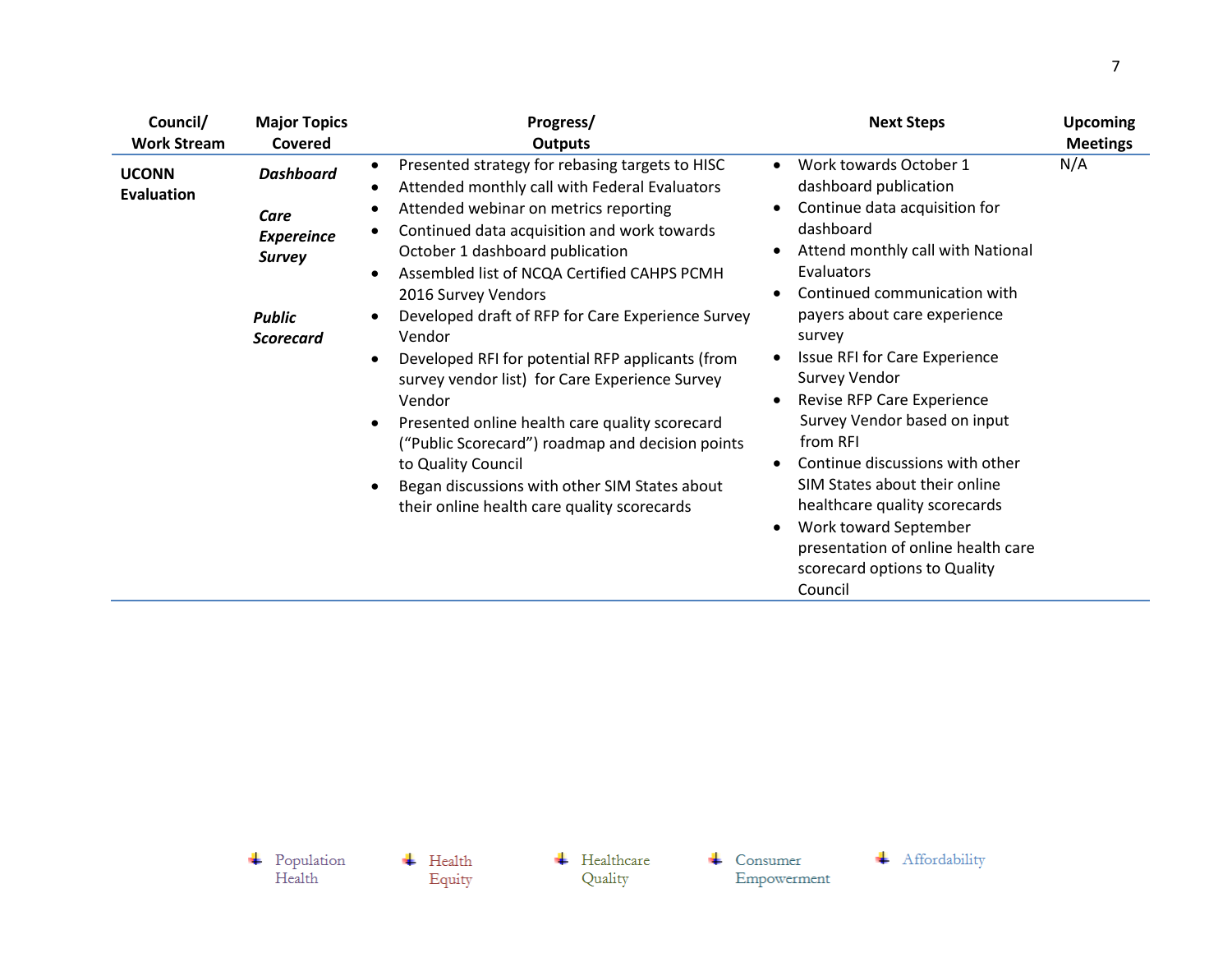| Council/<br><b>Work Stream</b>                                | <b>Major Topics</b><br>Covered | Progress/<br><b>Outputs</b>                                                                                                                                                                                                                                                                                                                                                                                                                                                                                                                                                                                                                                                                                                                                                                                                                          | <b>Next Steps</b>                                                                                                                                                                                                                                                                        | <b>Upcoming</b><br><b>Meetings</b> |
|---------------------------------------------------------------|--------------------------------|------------------------------------------------------------------------------------------------------------------------------------------------------------------------------------------------------------------------------------------------------------------------------------------------------------------------------------------------------------------------------------------------------------------------------------------------------------------------------------------------------------------------------------------------------------------------------------------------------------------------------------------------------------------------------------------------------------------------------------------------------------------------------------------------------------------------------------------------------|------------------------------------------------------------------------------------------------------------------------------------------------------------------------------------------------------------------------------------------------------------------------------------------|------------------------------------|
| <b>Advanced</b><br><b>Medical Home</b><br>Vanguard<br>Program |                                | 27 practices received NCQA PCMH Recognition<br>$\bullet$<br>Level 3 and are working on Planetree Bronze<br>Recognition<br>4 practices are awaiting NCQA notification<br>$\bullet$<br>6 practices are working on their EHR<br>$\bullet$<br>documentation<br>2 practices have dropped out both due to lack of<br>$\bullet$<br>staffing and/or change in EHR system<br>9 practices will be submitting their corporate tool<br>$\bullet$<br>in August<br>6 practices will be submitting their site specific tool<br>in August<br>4 practices have begun to upload documents into<br>$\bullet$<br>the survey tool<br>On July13th, the PMO released an addendum to<br>$\bullet$<br>the AMH Vanguard Program RFA that extends the<br>deadline for submission of applications for the<br>second cohort from July 13 <sup>th</sup> to August 15 <sup>th</sup> | Continue transformation services.<br>$\bullet$<br>Continue recruitment efforts for<br>Wave 1, including a joint<br>recruitment event with DSS<br>Prepare for qualitative evaluation<br>$\bullet$<br>of AMH program pilot using<br>survey and/or interviews with<br>practice participants | N/A                                |
| Program<br><b>Management</b><br>Office (PMO)                  |                                | Worked closely with work stream leads and CMMI<br>to finalize the Performance Year 1 budget and<br>Operational Plan, for submission on August 1<br>Hosted CMMI site visit to inform the Performance<br>$\bullet$<br>Year 1 Operational Plan<br>Developed draft work stream alignment strategy in<br>$\bullet$<br>response to feedback from CMMI                                                                                                                                                                                                                                                                                                                                                                                                                                                                                                      | Develop internal process for<br>managing CCIP Transofmration<br>Awards<br>Work with DSS to plan AMH<br>recruitment event<br><b>Oversee CCIP Vendor Selection</b><br>$\bullet$<br>process<br>Work with work stream leads to<br>further develop alignment strategy                         |                                    |
| <b>ACRONYMS</b>                                               |                                |                                                                                                                                                                                                                                                                                                                                                                                                                                                                                                                                                                                                                                                                                                                                                                                                                                                      | APCD - All-Payers Claims Database                                                                                                                                                                                                                                                        |                                    |
|                                                               | Population<br>Health           | Healthcare<br>Health<br>Quality<br>Equity                                                                                                                                                                                                                                                                                                                                                                                                                                                                                                                                                                                                                                                                                                                                                                                                            | Affordability<br>Consumer<br>Empowerment                                                                                                                                                                                                                                                 |                                    |

8